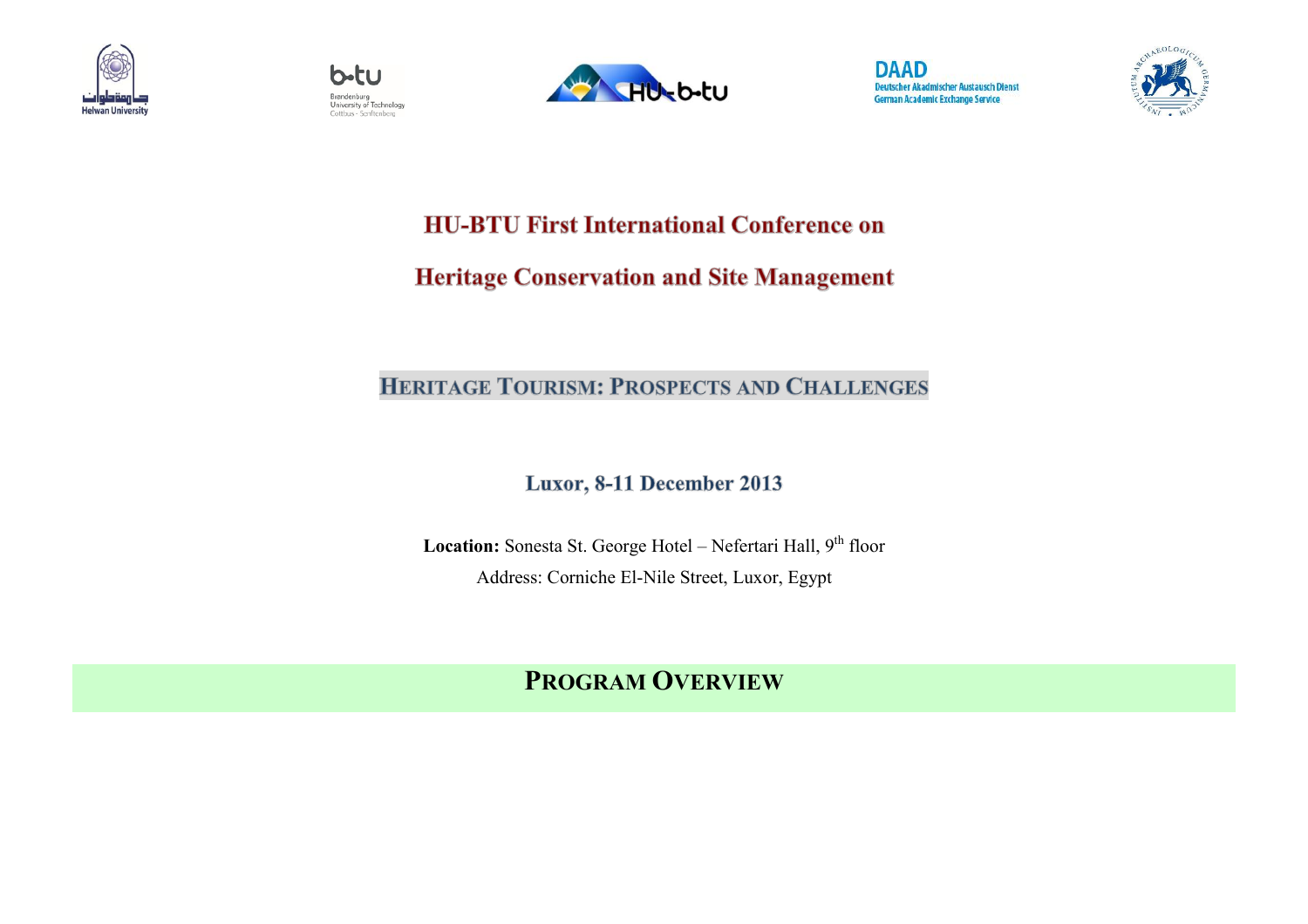









| <b>Conference Day 1: Sunday 8 December 2013</b> |                                                                                                                                                                                      |
|-------------------------------------------------|--------------------------------------------------------------------------------------------------------------------------------------------------------------------------------------|
| $10:00$ am $-5:00$ pm                           | <b>Registration</b>                                                                                                                                                                  |
| $10:30$ am $-1:00$ pm                           | <b>Karnak Temple visit</b>                                                                                                                                                           |
| $1:30 \text{ pm} - 2:30 \text{ pm}$             | Lunch                                                                                                                                                                                |
| $5:00 \text{ pm} - 6:00 \text{ pm}$             | <b>Conference Opening Ceremony</b>                                                                                                                                                   |
| $6:00 \text{ pm} - 8:00 \text{ pm}$             | <b>Opening Session</b>                                                                                                                                                               |
|                                                 | Chair: H.E. Prof. Dr. Hazem ATTIATALLA (Governor of Fayoum)                                                                                                                          |
| $6:00 \text{ pm} - 6:30 \text{ pm}$             | Keynote Speech: H.E. Prof. Dr. Mohammed IBRAHIM ALY – Minister of Antiquities                                                                                                        |
|                                                 | Heritage Tourism in Egypt: Prospects and Challenges                                                                                                                                  |
| $6:30 \text{ pm} - 7:00 \text{ pm}$             | Keynote Speech: Dr. Dorothea RÜLAND - Secretary General, DAAD<br>Preserving the Past – Constructing the Future: Academic Exchange and the Conservation of Cultural Heritage in Egypt |
| $7:00 \text{ pm} - 7:50 \text{ pm}$             | <b>Session 1: Facilitating Tourism in Historical Sites in Egypt</b>                                                                                                                  |
|                                                 | <b>Chair: Prof. Dr. Leo Schmidt (BTU - Cottbus)</b>                                                                                                                                  |
| $7:00 \text{ pm} - 7:20 \text{ pm}$             | Accommodation Needs and Fit for Heritage Tourism Sites in Al-Hussein Area - Seif ABOU-HUSSEIN (Helwan University)                                                                    |
| $7:20 \text{ pm} - 7:40 \text{ pm}$             | Karnak. Restoration and Heritage Valuation Programs. Results and Prospects (in French, with translation)                                                                             |
|                                                 | - Christophe THIERS (CNRS-CFEETK, Luxor)                                                                                                                                             |
| $7:40 \text{ pm} - 7:50 \text{ pm}$             | <i>Discussion</i>                                                                                                                                                                    |
| $8:00$ pm                                       | <b>Dinner</b>                                                                                                                                                                        |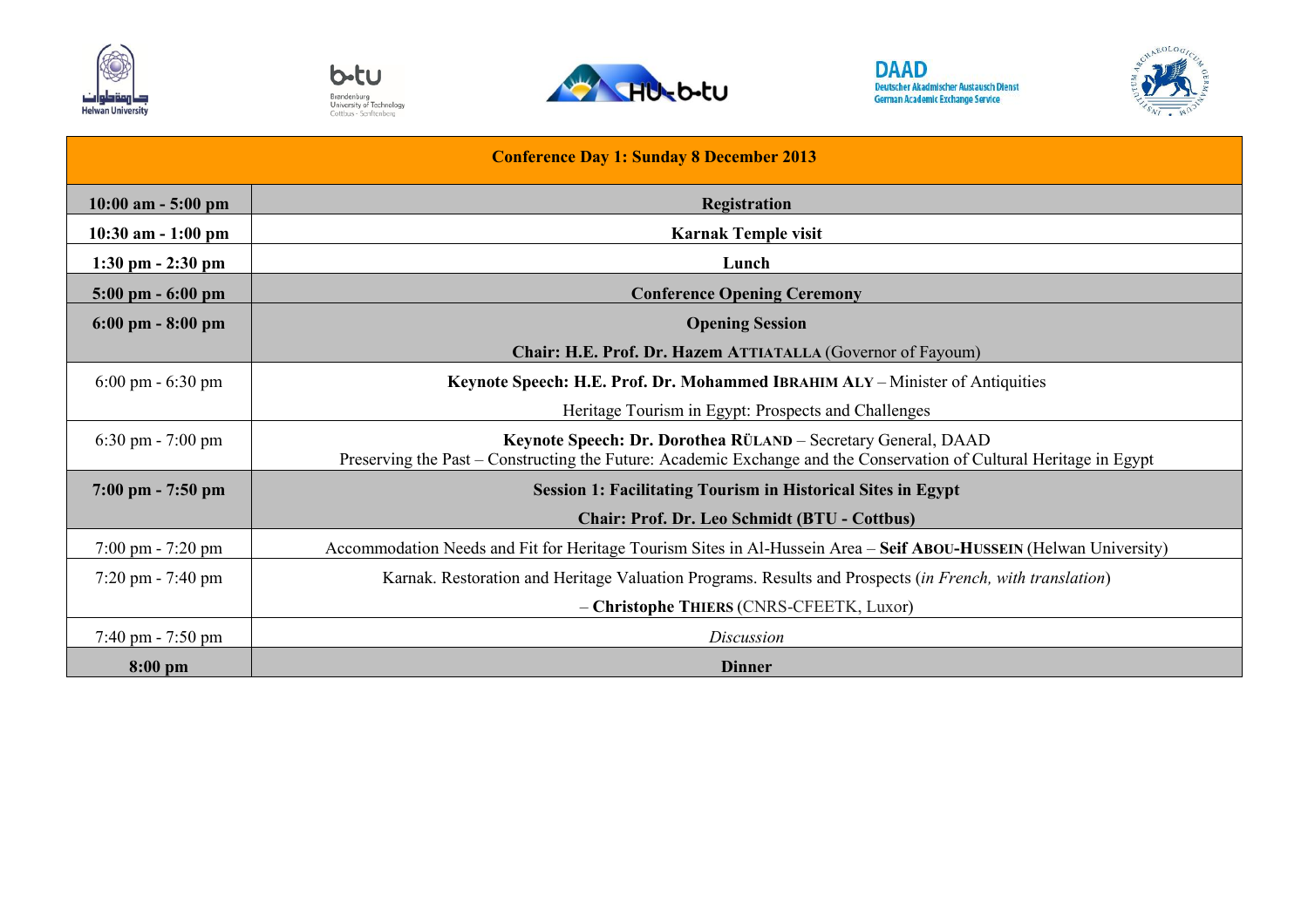









| <b>Conference Day 2: Monday 9 December 2013 (Morning)</b> |                                                                                                                                                                                     |
|-----------------------------------------------------------|-------------------------------------------------------------------------------------------------------------------------------------------------------------------------------------|
| $9:00$ am $-9:30$ am                                      | Keynote Speech: Prof. Dr. Friederike FLESS - President of the German Archaeological Institute, Germany                                                                              |
|                                                           | Studies in Heritage Conservation and Site Management: Challenges and Aims                                                                                                           |
| $9:30$ am $-11:10$ am                                     | <b>Session 2: Facilitating Tourism in Historical Sites in Europe</b>                                                                                                                |
|                                                           | <b>Chair: Prof. Dr. Wolfgang Schuster (BTU - Cottbus)</b>                                                                                                                           |
| 9:30 am - 9:50 am                                         | Preparing for World Heritage Tourism in Hellerau, Germany - Eva BATTIS (IHM - Cottbus), Nils SCHINKER (TU Dresden)                                                                  |
| $9:50$ am - $10:10$ am                                    | An Issue of Privacy: Tourism Development and the Circular Villages in Wendland, Germany - Susann HARDER (IHM - Cottbus)                                                             |
| 10:10 am - 10:30 am                                       | Pathways of Mediaeval Sepulchral Art - The Stećak of Bosnia and Herzegovina, Europe - Mirela MULALIC-HANDAN (Commission to<br>Preserve National Monuments - Bosnia and Herzegovina) |
| 10:30 am - 10:50 am                                       | Discussion                                                                                                                                                                          |
| 10:50 am - 11:10 am                                       | Coffee break                                                                                                                                                                        |
| $11:10 - 12:50$ pm                                        | Session 3: Facilitating Tourism in Historical Sites in the Arab Region                                                                                                              |
|                                                           | <b>Chair: Prof. Dr. Michael Schmidt (BTU - Cottbus)</b>                                                                                                                             |
|                                                           |                                                                                                                                                                                     |
| $11:10$ am $-11:30$ am                                    | Management of Cultural Heritage in Bahrain - Salman Al-Mahari (Ministry of Culture - Bahrain)                                                                                       |
| $11:30$ am - $11:50$ am                                   | The Socio-Cultural Factors and the Effectiveness of Interpretation of Archaeological Heritage in the Jordanian Context                                                              |
|                                                           | - Musa AYESH (Tsukuba University - Japan)                                                                                                                                           |
| $11:50$ am - $12:10$ pm                                   | Qal'at al-Bahrain. Using Interpretive Techniques to Raise Awareness - A Case Study - Melanie MUENZNER (Think Heritage! - Bahrain)                                                   |
| $12:10 \text{ pm} - 12:30 \text{ pm}$                     | Elements of the Development of Internal Tourism Industry – Case Study of the Wilaya of Constantine, Algeria (in Arabic, with translation)                                           |
|                                                           | - Rabah BEHCHACHI (University of El Hadj Lakhdar Batna - Algeria)                                                                                                                   |
| $12:30 \text{ pm} - 12:50 \text{ pm}$                     | <b>Discussion</b>                                                                                                                                                                   |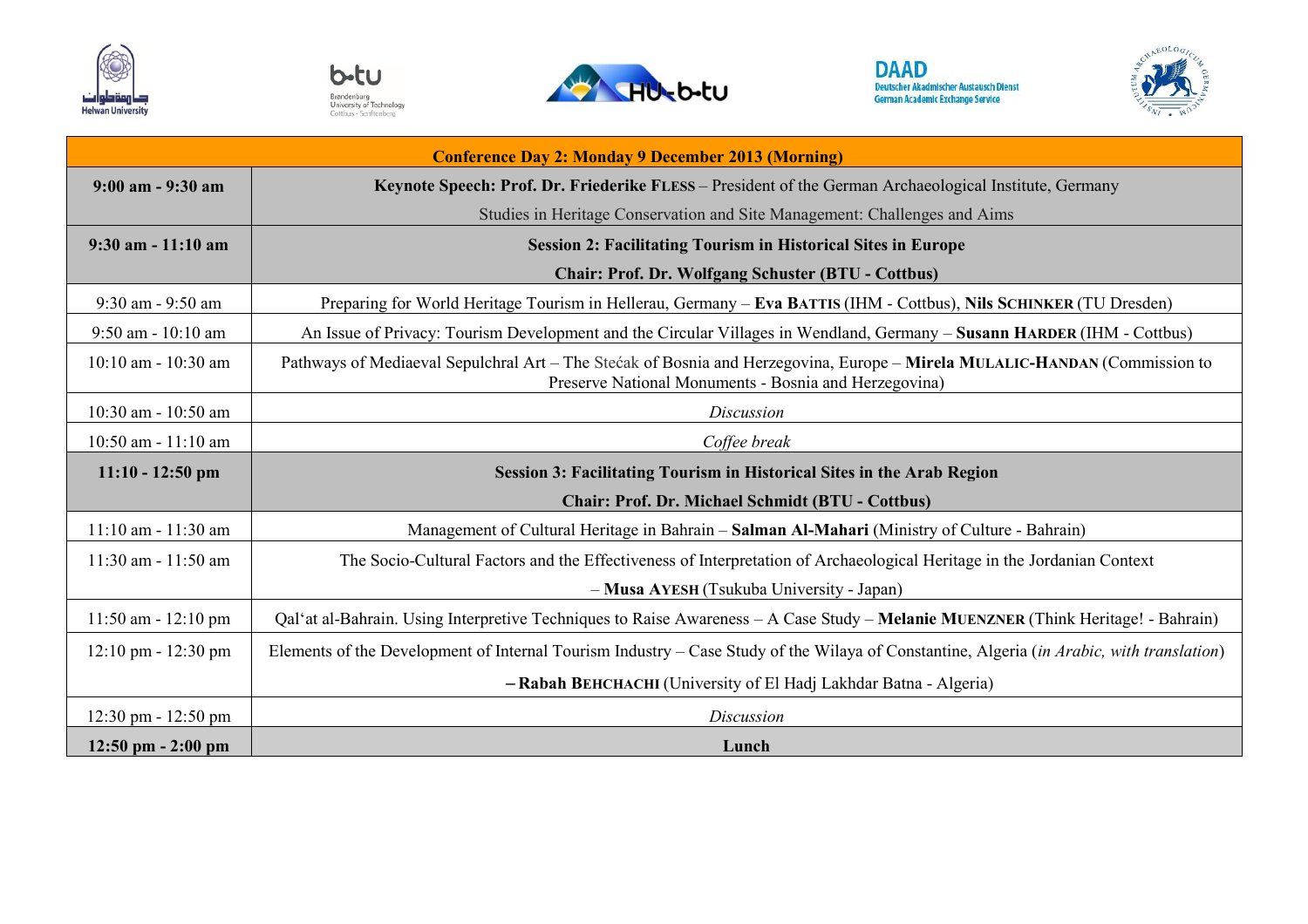









| <b>Conference Day 2: Monday 9 December 2013 (Afternoon)</b> |                                                                                                                            |
|-------------------------------------------------------------|----------------------------------------------------------------------------------------------------------------------------|
| $2:00 \text{ pm} - 3:40 \text{ pm}$                         | <b>Session 4: Heritage Tourism and Academic Programs</b>                                                                   |
|                                                             | Chair: Prof. Dr. Aly Omar ABDALLAH (Helwan University)                                                                     |
| $2:00 \text{ pm} - 2:20 \text{ pm}$                         | Joint Master in Heritage Conservation and Site Management - Leo SCHMIDT (BTU - Cottbus), Hosam REFAI (Helwan University)   |
| $2:20 \text{ pm} - 2:40 \text{ pm}$                         | Study Programs in Museum Management and Movable Heritage Preservation                                                      |
|                                                             | - Matthias KNAUT (HTW - Berlin)                                                                                            |
| $2:40 \text{ pm} - 3:00 \text{ pm}$                         | Higher Education, Tourism and Youth Employment: Strategic Alliances at World Heritage Sites - Simona CADAR (BTU - Cottbus) |
| $3:00 \text{ pm} - 3:20 \text{ pm}$                         | World Heritage Studies - Michael SCHMIDT (BTU - Cottbus)                                                                   |
| $3:20 \text{ pm} - 3:40 \text{ pm}$                         | Improving Educational Architectural Studies on the Preservation and Maintenance of African Heritage Sites                  |
|                                                             | - Tokie LAOTAN-BROWN (Merging Ecologies - Ireland)                                                                         |
| $3:40 \text{ pm} - 4:00 \text{ pm}$                         | Coffee break                                                                                                               |
| $4:00 \text{ pm} - 5:20 \text{ pm}$                         | <b>Session 5: Heritage Tourism and Intangible Heritage</b><br>Chair: Prof. Dr. Khaled EL-ENANY (Helwan University)         |
| $4:00 \text{ pm} - 4:20 \text{ pm}$                         | The Legacy of the Ancient Egyptian Markets in the Contemporary Egyptian Daily Life. Heritage Approach                      |
|                                                             | - Hanaa EL-BEHAIRY (Helwan University)                                                                                     |
| $4:20 \text{ pm} - 4:40 \text{ pm}$                         | Ancient Egyptian Medicine Still in Practice - Mona EL-SAYED (Helwan University)                                            |
| 4:40 pm - 5:00 pm                                           | Musical Heritage of Ancient Egypt between Tradition and Evolution in the Modern Era (in Arabic, with translation)          |
|                                                             | - Tamer FAHIM (Fayoum University)                                                                                          |
| $5:00 \text{ pm} - 5:20 \text{ pm}$                         | Discussion                                                                                                                 |
| 8:00 pm                                                     | <b>Gala Dinner – Luxor Temple</b>                                                                                          |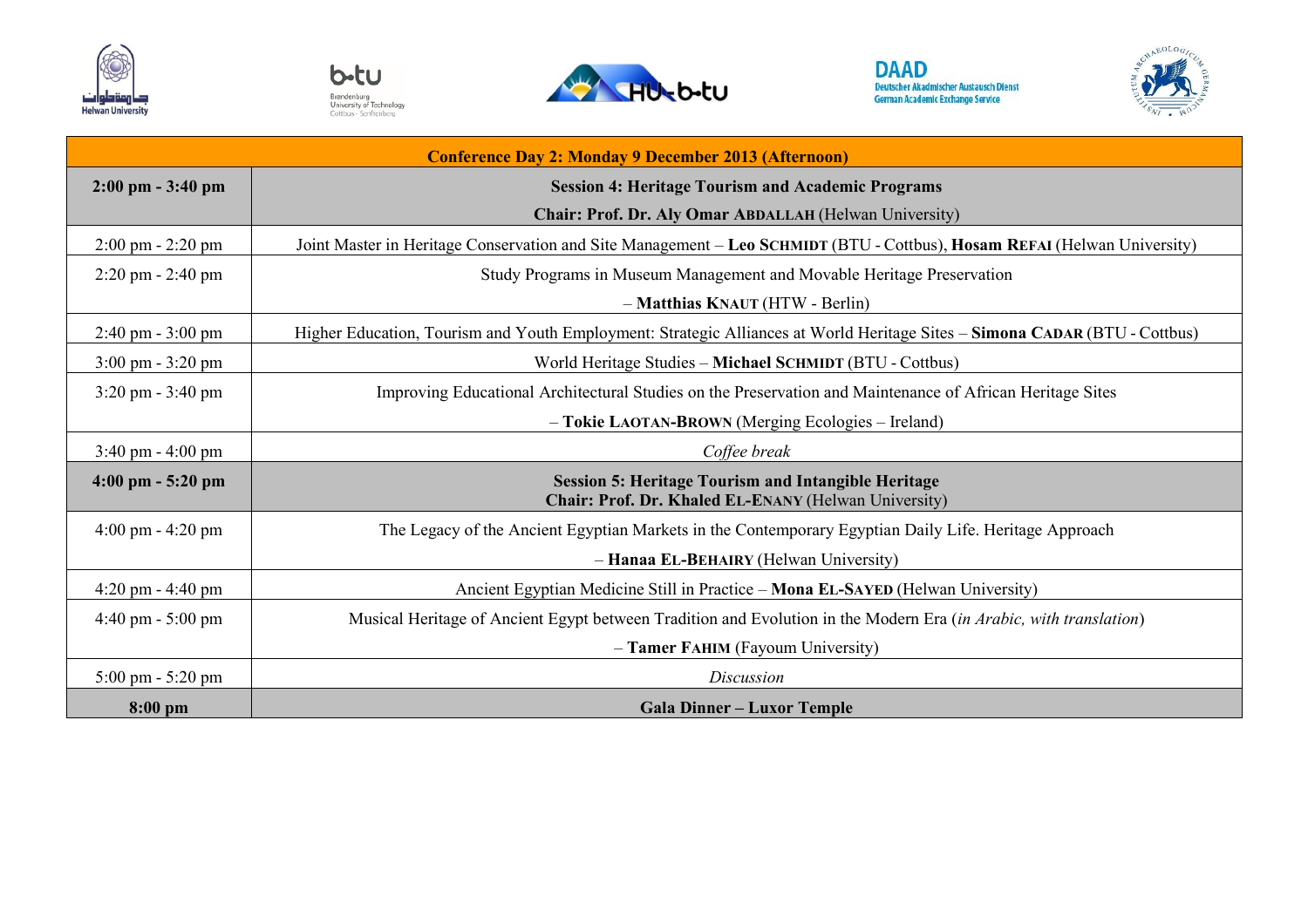









| <b>Conference Day 3: Tuesday 10 December 2013 (Morning)</b> |                                                                                                                                                                                                                       |
|-------------------------------------------------------------|-----------------------------------------------------------------------------------------------------------------------------------------------------------------------------------------------------------------------|
| $9:00$ am $-10:40$ am                                       | <b>Session 6: Historic Cities and Heritage Tourism</b>                                                                                                                                                                |
|                                                             | Chair: Prof. Dr. Heba YOUSSEF (Helwan University)                                                                                                                                                                     |
| $9:00$ am - $9:20$ am                                       | A Critique toward Policies of Urban Conservation in Egypt - Remah GHARIB (Hamad Bin Khalifa University - Qatar)                                                                                                       |
| 9:20 am - 9:40 am                                           | Islamic Cairo: A World Heritage Site. Problems and Solutions - Riham ARRAM (Cairo Governorate)                                                                                                                        |
| $9:40$ am - 10:00 am                                        | From Historic Rehabilitation to the Heritage Issue I. Amida / Diyarbakir (Turkey): An Unknown City in Antiquity (in French, with<br>translation) - Antoine PEREZ (Montpellier 3 University - France)                  |
| $10:00$ am - $10:20$ am                                     | From Historic Rehabilitation to the Heritage Issue II. Development and Rehabilitation of the City Center of Diyarbakir (in French, with<br><i>translation</i> ) – Martine ASSENAT (Montpellier 3 University - France) |
| $10:20$ am - $10:40$ am                                     | Discussion                                                                                                                                                                                                            |
| 10:40 am - $11:00$ am                                       | Coffee break                                                                                                                                                                                                          |
|                                                             |                                                                                                                                                                                                                       |
| $11:00$ am $-1:00$ pm                                       | <b>Session 7: Tourism Impact and Visitor Management</b>                                                                                                                                                               |
|                                                             | <b>Chair: Prof. Dr. Stephan Seidlmayer (DAI - Cairo)</b>                                                                                                                                                              |
| $11:00$ am - $11:20$ am                                     | Utilizing Historical Palaces as Five Stars Hotels - Rania DINANA (Helwan University)                                                                                                                                  |
| $11:20$ am - $11:40$ pm                                     | Customer Perceptions of Hospitality Services in Egyptian Heritage Sites – Abu Elnasr SOBEIH (Helwan University)                                                                                                       |
| $11:40$ am - $12:00$ pm                                     | Microclimate and Tourism in Cultural Heritage – <b>Hamada SADEK</b> (Fayoum University)                                                                                                                               |
| 12:00 pm - 12:20 pm                                         | Social Impact in Historic Sites: Towards an Approach to Emphasize the Social and Economic Values of Local Inhabitants in Conservation<br>Sites – Eman Shokry HESHAM (DAI - Cairo)                                     |
| $12:20 \text{ pm} - 12:40 \text{ pm}$                       | The Role of Visitor Surveys and other Visitor Management Assessment Tools in the Development of the Valley of the Queens' Visitor<br>Management and Site Interpretation Plan - Dania EL-IRAQI (CHM Consultant)        |
| $12:40 \text{ pm} - 1:00 \text{ pm}$                        | <b>Discussion</b>                                                                                                                                                                                                     |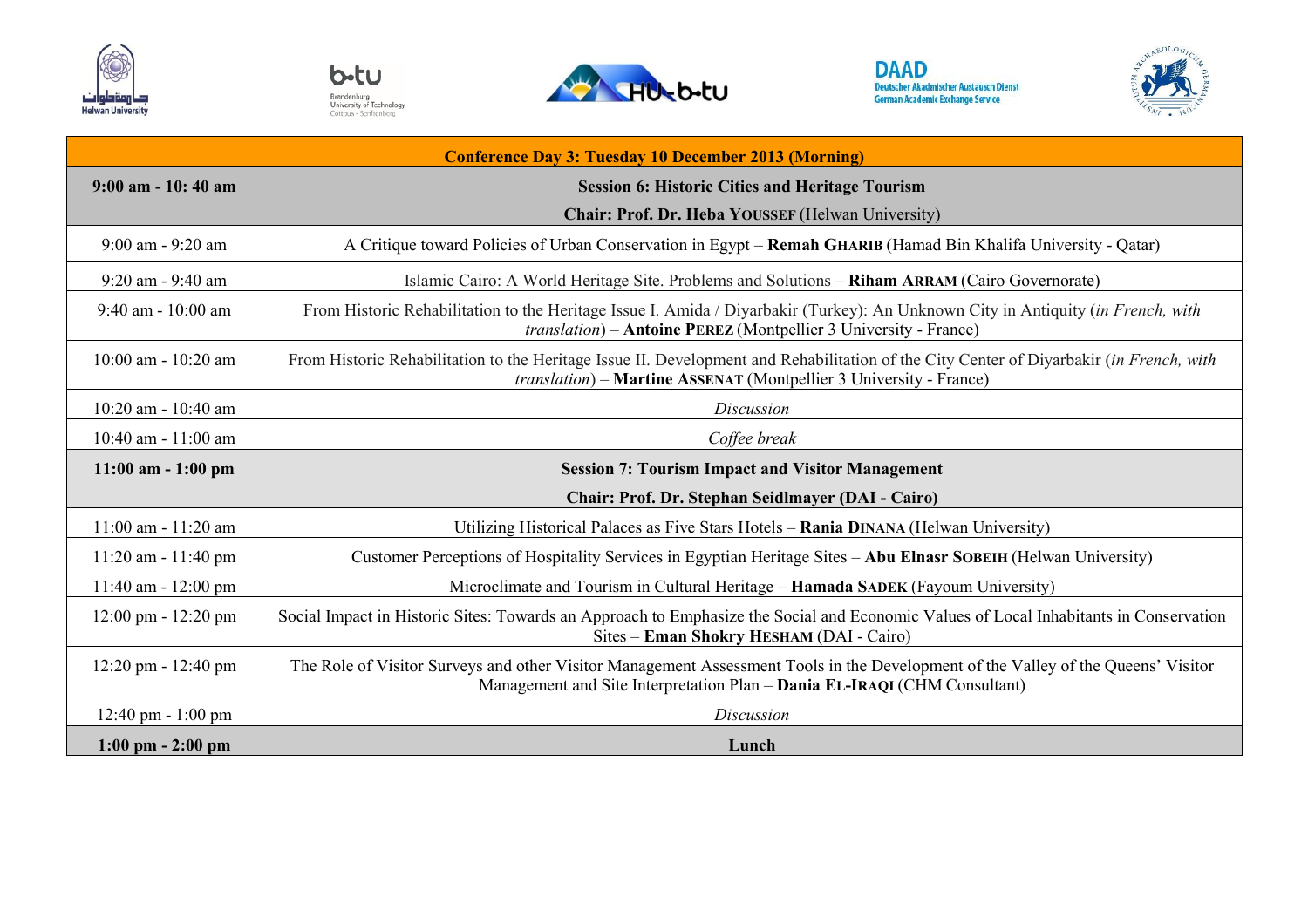









| <b>Conference Day 3: Tuesday 10 December 2013 (Afternoon)</b> |                                                                                                                             |
|---------------------------------------------------------------|-----------------------------------------------------------------------------------------------------------------------------|
| $2:00 \text{ pm} - 3:40 \text{ pm}$                           | <b>Session 8: Neglected Heritage</b>                                                                                        |
|                                                               | Chair: Prof. Dr. Britta RUDOLFF (BTU - Cottbus)                                                                             |
| $2:00 \text{ pm} - 2:20 \text{ pm}$                           | The New Valley: An Abandoned Heritage – Manal HAMMAD (Helwan University)                                                    |
| $2:20 \text{ pm} - 2:40 \text{ pm}$                           | Forgotten Heritage: Modern Historical Palaces of Cairo. Heliopolis Modern Renowned Palaces as a Case Study                  |
|                                                               | - Ahmed NABIL (ETA - Ministry of Tourism)                                                                                   |
| $2:40 \text{ pm} - 3:00 \text{ pm}$                           | Mustafa Kamel Museum: The Revival of a Heritage in Neglect - Doaa KANDIL, Mona ABD AL-BADIE (Helwan University)             |
| $3:00 \text{ pm} - 3:20 \text{ pm}$                           | Dar al Kiswa al Sharifa in Cairo. An Archaeological and Artistic Study (in Arabic, with translation)                        |
|                                                               | - Ghadeer KHALIFA (Fayoum University)                                                                                       |
| $3:20 \text{ pm} - 3:40 \text{ pm}$                           | Discussion                                                                                                                  |
| $3:40 \text{ pm} - 4:00 \text{ pm}$                           | Coffee break                                                                                                                |
| $4:00 \text{ pm} - 5:20 \text{ pm}$                           | <b>Session 9: Sustainable Tourism and Heritage</b>                                                                          |
|                                                               | Chair: Prof. Dr. Ghada HAMMOUD (Helwan University)                                                                          |
| $4:00 \text{ pm} - 4:20 \text{ pm}$                           | Sustainable Conservation and Management for "the World's First Temple": Göbekli Tepe (Turkey) – Leo SCHMIDT (BTU - Cottbus) |
| 4:20 pm - 4:40 pm                                             | Challenges Facing Coptic Heritage Tourism in Egypt. A Case Study: Wadi Feiran Area                                          |
|                                                               | - Jermien HUSSEIN ABD EL KAFY (Helwan University)                                                                           |
| $4:40 \text{ pm} - 5:00 \text{ pm}$                           | The Impact of Tourism on the Malaysian Natural and Cultural Heritage (in Arabic, with translation)                          |
|                                                               | - Ali GHAFIR SAEID (National University of Malaysia)                                                                        |
| $5:00 \text{ pm} - 5:20 \text{ pm}$                           | <b>Discussion</b>                                                                                                           |
| <b>TBA</b>                                                    | Sound & Light – Karnak                                                                                                      |